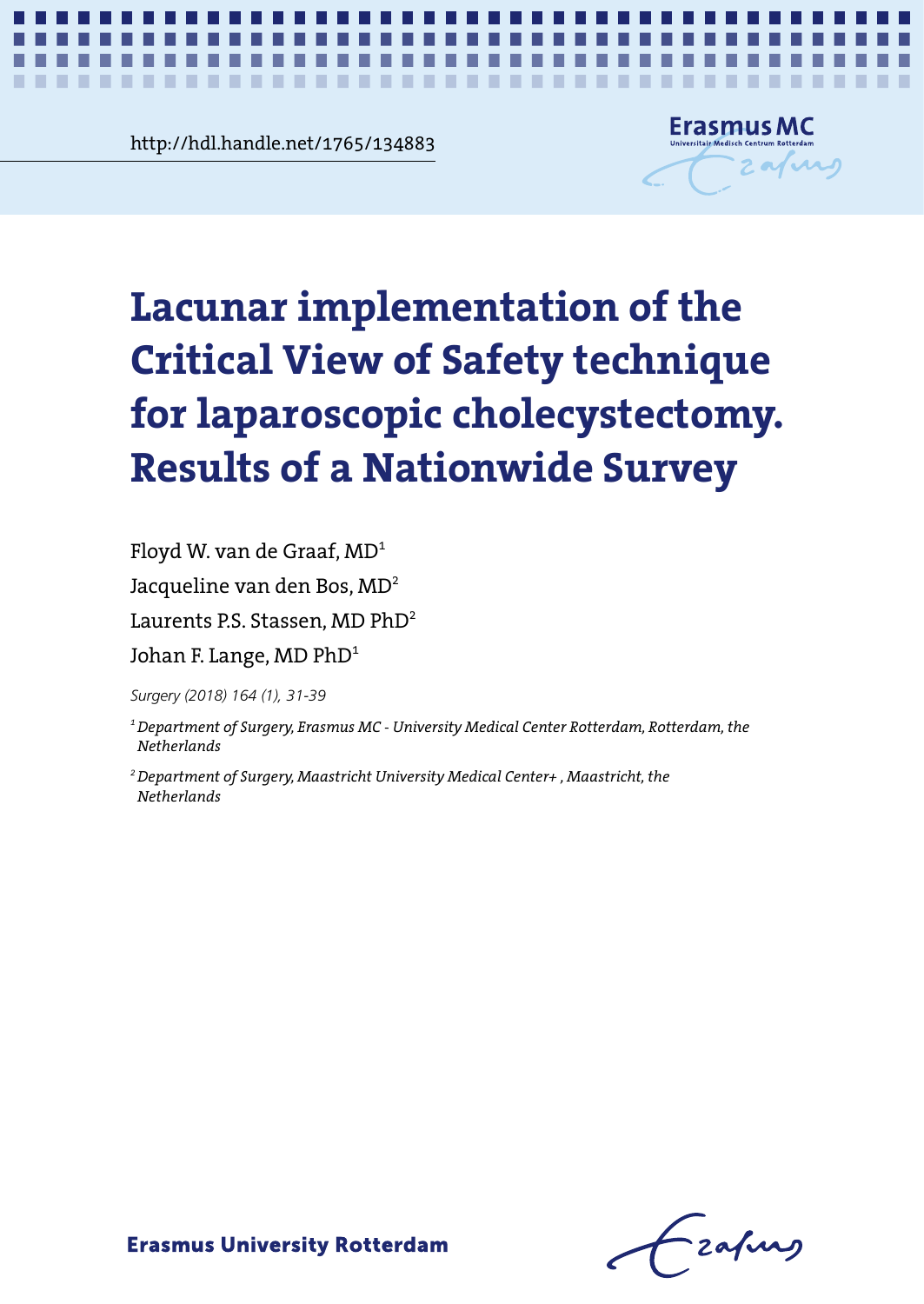## **ABSTRACT**

#### **Background**

Bile duct injury remains a dilemma in laparoscopic cholecystectomy, with an incidence still higher than in conventional cholecystectomy. The Critical View of Safety technique is used as one of the important operating technique to reduce bile duct injury incidence. The objective of this study was to determine current practices in laparoscopic cholecystectomy and the use of the Critical View of Safety technique among surgeons and residents in surgical training.

### **Methods**

We conducted an electronic survey among all affiliated members of the Association of Surgeons of the Netherlands containing questions regarding the current practice of laparoscopic cholecystectomy, essential steps of the Critical View of Safety technique, reasons for conversion to open cholecystectomy, and the use of other safety techniques.

## **Results**

The response rate was 37% (766/2,055). In the study, 610 completed surveys were analyzed. Of the respondents, 410 (67.2%) were surgeons and 200 (32.8%) were residents in surgical training. Furthermore, 98.2% of the respondents indicated incorporating the Critical View of Safety technique into current practice. However, only 72% of respondents performed the essential steps of the Critical View of Safety technique frequently. Subsequently, half of respondents were able to identify the corresponding steps of the Critical View of Safety technique, and only 16.9% were able to distinguish these adequately from possible harmful steps. Furthermore, 74.9% selected ≥1 possible harmful steps as part of this technique. Residents significantly performed and selected the essential steps of the Critical View of Safety technique more often than surgeons. Intraoperative cholangiography, intraoperative ultrasound, and fluorescence cholangiography are seldom used. Bail-out techniques such as subtotal cholecystectomy, fundus first dissection, and leaving the gallbladder in situ are familiar to the majority of respondents.

## **Conclusion**

Responses indicate that practically all Dutch surgeons and residents claim to use the Critical View of Safety technique. The majority of surgeons and residents are unable to discern correctly the essential steps of the Critical View of Safety technique from actions not part of the technique and even potentially harmful. Residents' current knowledge regarding the Critical View of Safety technique is superior to those of surgeons.

frafing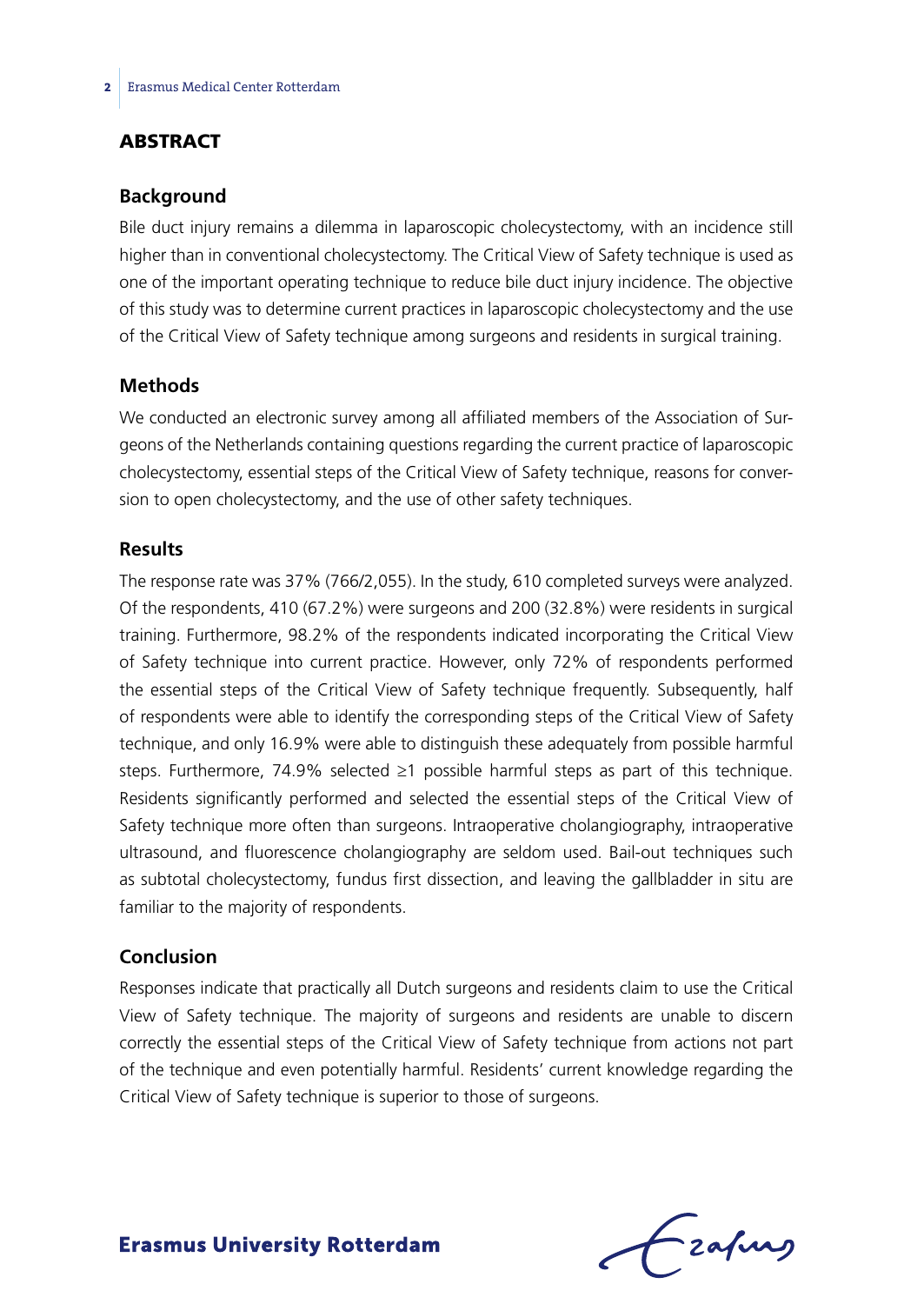#### Introduction

Laparoscopic cholecystectomy (LC) has taken the medical world by storm since its debut by Eric Mühe in 1985 and widespread implementation shortly thereafter.<sup>1</sup> Currently, cholecystectomy is the most performed abdominal surgical procedure in the world, with one in 500 inhabitants in Europe and the United States receiving this procedure annually, of which  $>80\%$  is performed laparoscopically.<sup>2,3</sup> Despite the superiority in outcomes, such as decreased postoperative pain and reduced duration of stay, a disquieting increase in the number of bile duct injuries (BDI), a potentially life-threatening complication, was detected. Compared to the average BDI incidence of 0.2% in open cholecystectomy (OC), rates between 0.32% and 1.33% were reported after introduction of LC.<sup>4-8</sup> The current incidence of BDI is reported to be 0.23% to 0.47%.<sup>9,10</sup> At first, due to the novelty of the minimally invasive approach and the inexperience in the technique among the majority of surgeons, this aggravation was attributed to the learning curve. It is indeed noted that in the early cases of a surgeon's career the risk is increased; however, accumulated case load and operator experience have not decreased the incidence of BDI.<sup>11-13</sup> Therefore, misidentification of biliary structures, rather than the laparoscopic approach in itself, is commonly considered the main cause of BDI.

To reduce the risk of misidentification, several methods have been used, such as intraoperative cholangiography (IOC), near-infrared fluorescence cholangiography with indocyanine green, and intraoperative ultrasound (IOUS) to identify (aberrant) anatomy. A well-known method is represented by the critical view of safety technique (CVS) as proposed by Strasberg et al. in 1995.<sup>14</sup> This technique was initially a revision of the safe identification of biliary structures in open cholecystectomy and one of the first attempting to transfer these basic principles to the laparoscopic approach. This is in contrast to the historically first promoted technique, which has been around since the implementation of laparoscopic cholecystectomy and is currently known as the "infundibular technique" (IT). The essence of the latter technique is that a ductal structure is identified as the cystic duct (CD) when the traditional "flare" or "funnel" shape is visualized at the infundibulum-CD junction. Despite the potential of CVS, Daly et al have demonstrated that more than half of surgeons still preferred using IT, compared to 27% preferring CVS.<sup>15</sup> Furthermore, >20% of surgeons could not identify CVS on an intraoperative image, and 65% were not able to properly reproduce the description of CVS, despite the fact that this technique has been incorporated in resident training since its introduction. In the Netherlands, the use of CVS among surgeons is estimated to be >90%, and it is currently included in the national guideline for LC.<sup>16,17</sup> However, the extent to which surgeons and surgical residents properly utilize CVS is unknown. In this study, we aimed to determine current practices and perceptions in the performance of safe LC and how CVS is implemented, along with what safety measures are currently performed among practicing surgeons and residents in surgical training.

Frahing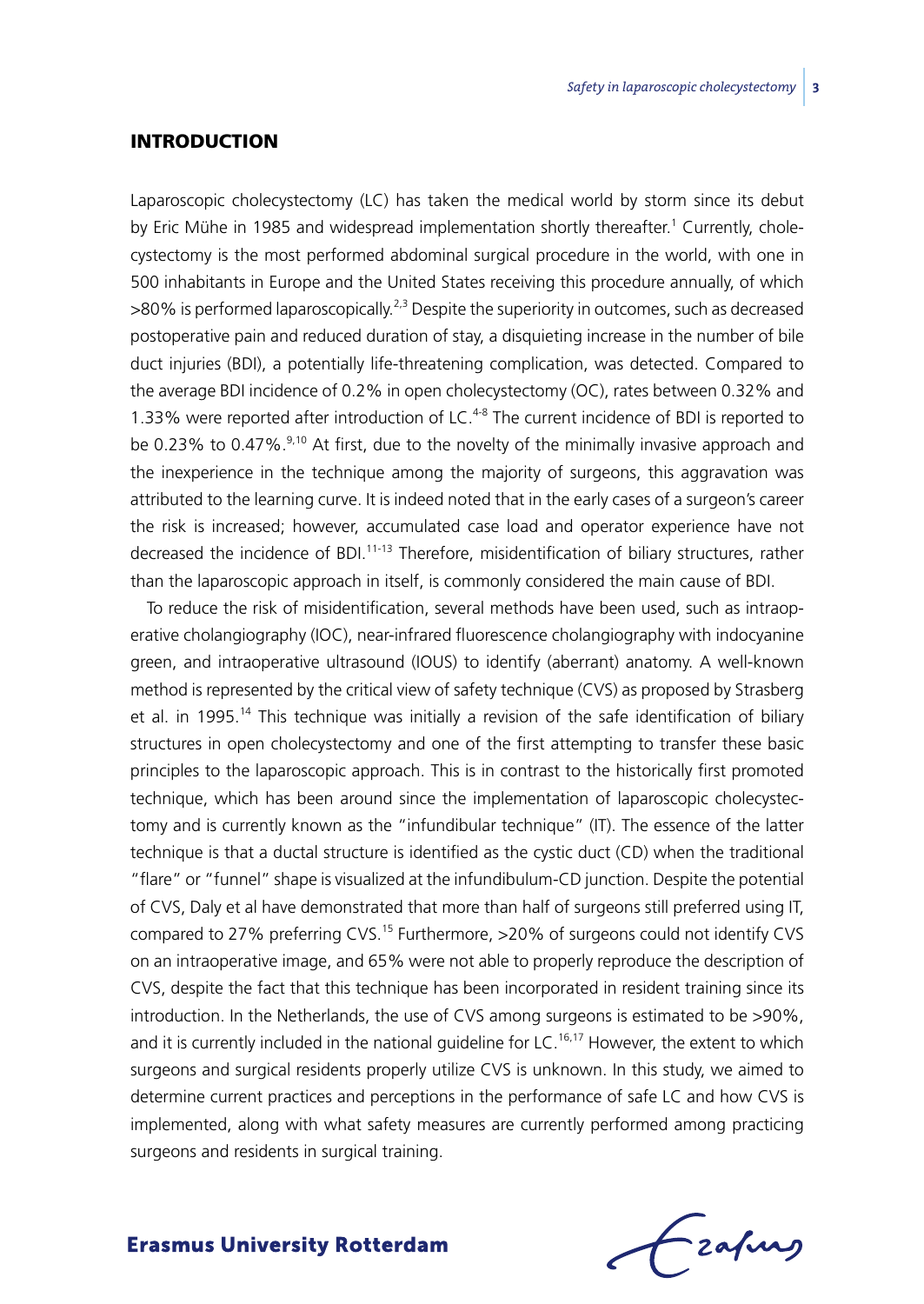#### **Methods**

On June 20, 2017, all members affiliated to the Association of Surgeons of the Netherlands were approached by E-mail to participate in a Web-based survey (LimeSurvey, LimeSurvey GmbH. Hamburg, Germany). An opt-out option was provided for respondents not wishing to participate in the survey. After initial invitations, 3 reminders were sent to nonresponders with an interval of 4 weeks. Retired surgeons, approached persons with other functions than surgeons or residents, and partial responses were excluded from analysis.

This survey was composed of 14 questions. The full survey can be found in the *Appendices*. Questions 1 through 6 covered current function, subspecialization, years of practice or year of surgical training, number of laparoscopic cholecystectomies during career, number of laparoscopic cholecystectomies in the past 12 months, and workplace (by type of institution). Questions 7 through 10 focused on the current use of CVS. In question 11, 9 statements regarding the certain moments in LC were presented in random order. To evaluate the current practice in LC, respondents were requested to grade each statement according to the frequency with which they would apply it in daily practice on a 5-point Likert-type scale of 1 (never) to 5 (always). Question 12 was designed to evaluate the current knowledge of CVS and intentionally placed after question 11 to not bias the responses regarding the current practice in LC. Six statements were provided in random order; the respondents were asked to select the steps (multiple selections were allowed) which are, in their opinion, essential to CVS. Half of these 6 statements are not considered part of CVS and have been determined previously to even be potentially hazardous techniques ("identification of the cystic duct–common hepatic duct junction," "the cystic duct is transected after the funnel-shaped junction between the infundibulum and the cystic duct is recognized," and "to identify corresponding structures, Calot's hepatobiliary triangle [cystic duct—common hepatic duct—liver] has to be cleared entirely from fat and fibrous tissue").<sup>14,18</sup> Question 13 focused on the situations in which the respondent would convert to OC. Lastly, in question 14 respondents were asked with what frequency certain imaging and safety techniques were utilized on a 5-point Likert-type scale of 1 (never) to 5 (always). All responses were anonymous. Respondents were able to leave additional remarks.

## **Statistical analysis**

Data was analyzed with IBM SPSS Statistics for Windows, version 21.0 (IBM Corp. Armonk, NY) and Microsoft Excel (Microsoft Corp., Redmond, WA). Data are presented as numbers and percentages. Data derived from Likert-type scales were grouped in 2 categories: 1 through 3 ("never," "rarely," "sometimes") and 4 with 5 ("regularly" and "always"). Groups were compared using  $\chi$ 2 test or Fisher exact test. In case of  $\geq$ 2 categories, post hoc testing was performed using the standardized residual method, followed by Bonferroni adjustment to the Z critical of 1.96 corresponding to an  $\alpha$  of 0.05, to determine the categories with disparity. Figures were created with GraphPad Prism for Windows version 5.0 (GraphPad Software, La Jolla, CA).

Frahing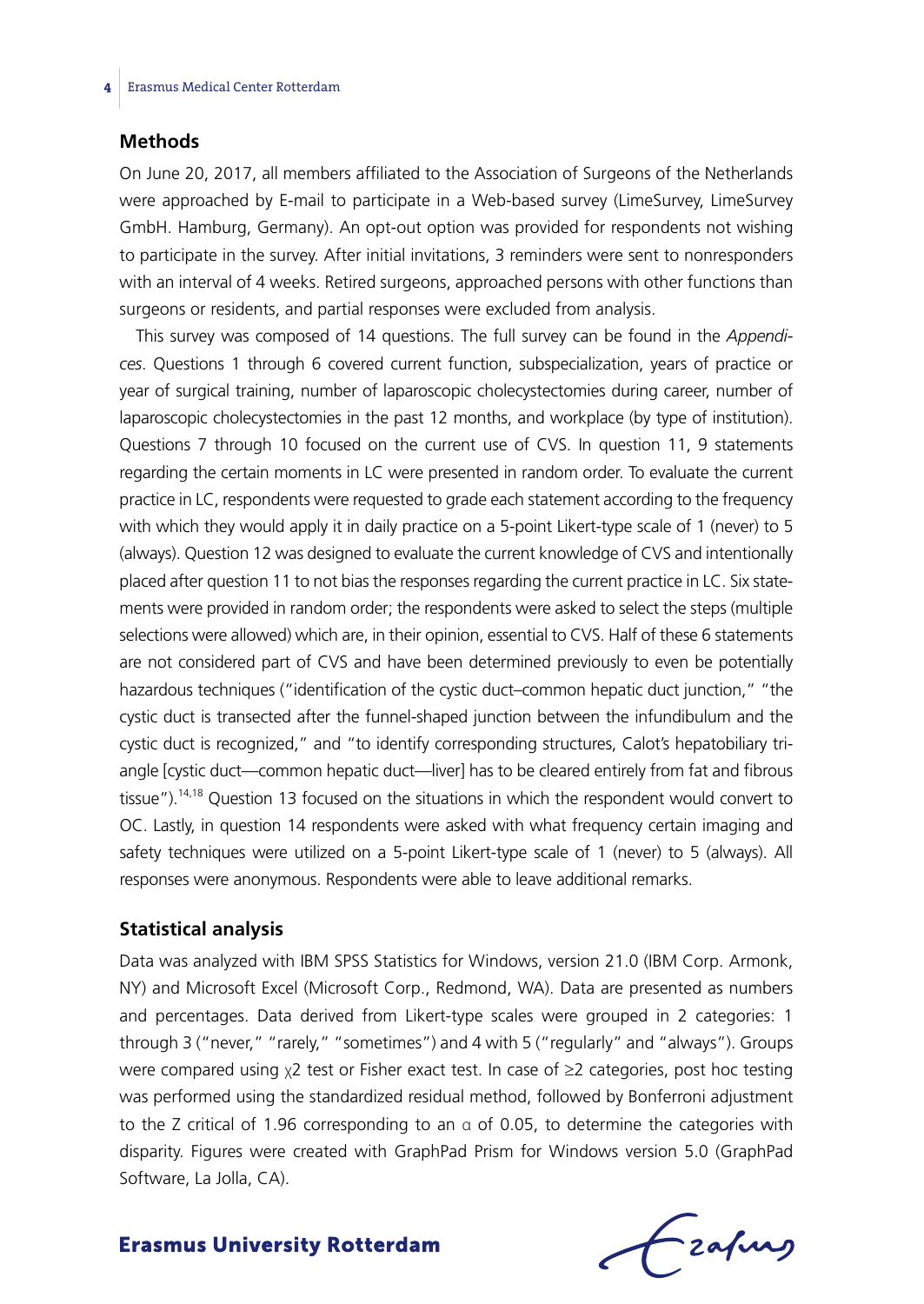### Results

Invitations were sent to 2,102 E-mail addresses and successfully delivered in 2,055 cases. In total, 207 respondents chose not to participate. Overall, the response rate was 766 (37%). In addition, 156 responses were excluded (retired surgeons 28%; functions other than surgeons or residents 3%; partial responses 69%). Finally, 610 completed surveys were included for further analysis. Of the included respondents, 410 (67.2%) were surgeons and 200 (32.8%) were residents in surgical training. Among the surgeons, the most reported subspecialization was gastrointestinal surgery (56.1%), followed by surgical oncology (45.6%) and trauma surgery (22.9%). For the residents, the majority (52%) reported not having differentiated as yet, followed by a differentiation toward gastrointestinal surgery (18.0%) and surgical oncology (16.5%). The majority of surgeons and residents were employed in general teaching hospitals (58.5% and 72.0%, respectively). Detailed respondent information can be found in Table1.

Regarding the LC caseload, more than two-thirds of responding surgeons had performed >300 LCs during their career. For residents, 45% had performed or assisted in >100 LCs in total. In the past year,  $\approx$  60% of the surgeons and half of the residents had performed >25 LCs. Overall 21.5% performed >50 LCs in the past 12 months. The detailed experience of respondents is delineated in Table2.

|                               | Surgeons<br>$(n=410)$ |        |                | Resident in surgical<br>training $(n=200)$ |
|-------------------------------|-----------------------|--------|----------------|--------------------------------------------|
|                               | N                     | (%)    | N              | (% )                                       |
| Subspecialization             |                       |        |                |                                            |
| Surgical oncology             | 187                   | (45.6) | 33             | (16.5)                                     |
| GI surgery                    | 230                   | (56.1) | 36             | (18.0)                                     |
| HPB surgery                   | 31                    | (7.6)  | 3              | (1.5)                                      |
| Pediatric surgery             | 20                    | (4.9)  | 3              | (1.5)                                      |
| Pulmonary surgery             | 32                    | (7.8)  | 6              | (3.0)                                      |
| Trauma surgery                | 94                    | (22.9) | 20             | (10.0)                                     |
| Vascular surgery              | 49                    | (12.0) | 16             | (8.0)                                      |
| No specialization             | $\overline{2}$        | (0.5)  | 104            | (52.0)                                     |
| Workplace                     |                       |        |                |                                            |
| University hospital           | 68                    | (16.6) | 55             | (27.5)                                     |
| General teaching hospital     | 240                   | (58.5) | 144            | (72.0)                                     |
| General non-teaching hospital | 91                    | (22.2) | $\overline{a}$ |                                            |

**Table 1.** Respondent information

*GI* Gastrointestinal, *HPB* Hepatopancreaticobiliary

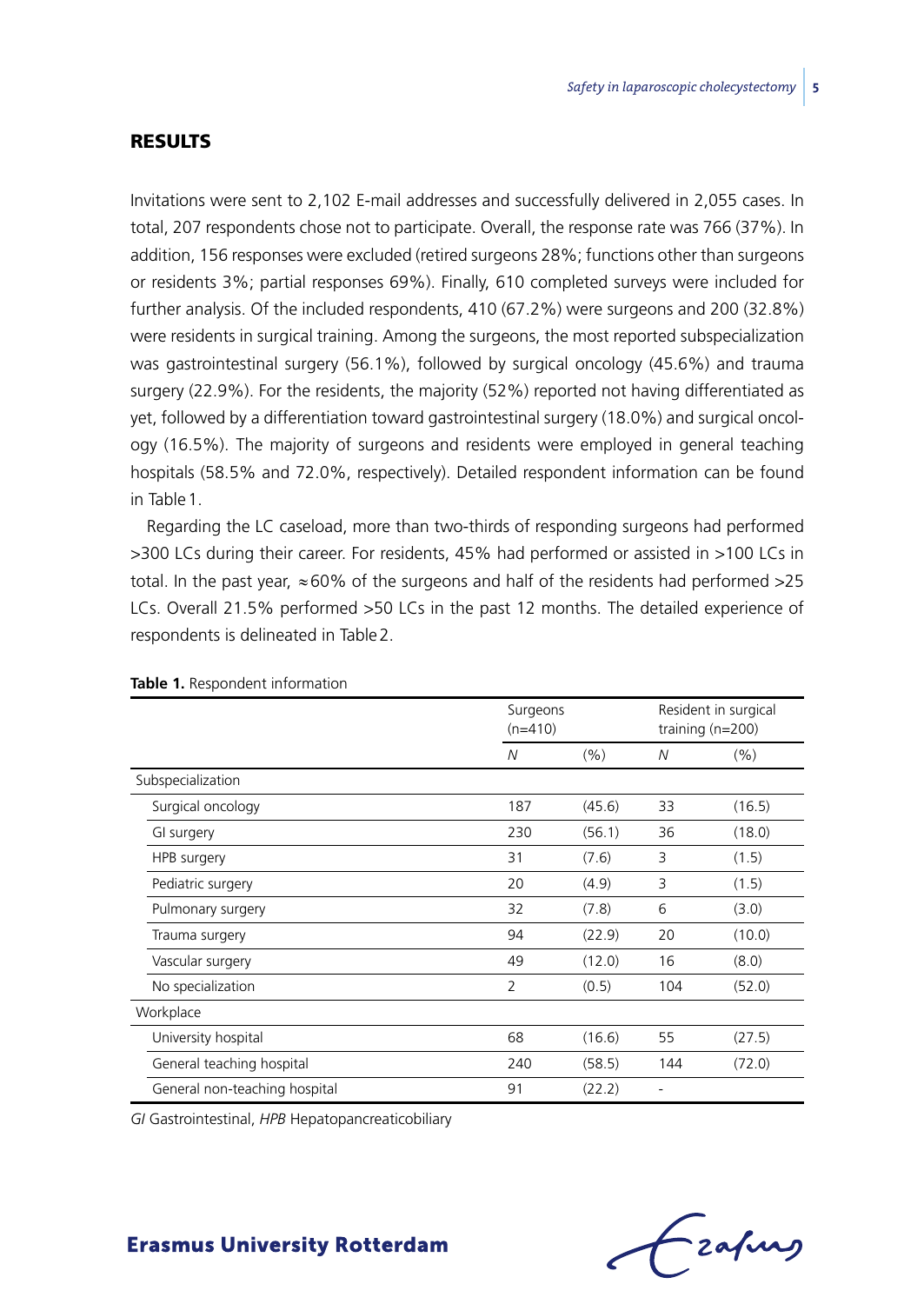### **6** Erasmus Medical Center Rotterdam

#### Table 2. Experience of respondents

|                          | Surgeons (n=410) |        |
|--------------------------|------------------|--------|
|                          | N                | (% )   |
| Total years practicing   |                  |        |
| <5 years                 | 100              | (24.4) |
| 5 - 10 years             | 104              | (25.4) |
| 10 - 15 years            | 100              | (24.4) |
| >15 years                | 106              | (25.9) |
| LC during career         |                  |        |
| < 100                    | 17               | (4.1)  |
| 100-300                  | 104              | (25.4) |
| 301-500                  | 127              | (31.0) |
| >500                     | 162              | (39.5) |
| LC in the past 12 months |                  |        |
| $<$ 10                   | 62               | (15.1) |
| $10 - 25$                | 97               | (23.7) |
| 26-50                    | 151              | (36.8) |
| >50                      | 100              | (24.4) |

|                          | Residents (n=200) |        |
|--------------------------|-------------------|--------|
|                          | N                 | (%)    |
| Year of training         |                   |        |
| Year 1                   | 17                | (8.5)  |
| Year 2                   | 28                | (14.0) |
| Year 3                   | 44                | (22.0) |
| Year 4                   | 33                | (16.5) |
| Year 5                   | 42                | (21.0) |
| Year 6                   | 36                | (18.0) |
| LC during career         |                   |        |
| $50$                     | 47                | (23.5) |
| 50-100                   | 62                | (31.0) |
| 101-200                  | 66                | (33.0) |
| >200                     | 25                | (12.5) |
| LC in the past 12 months |                   |        |
| $<$ 10                   | 40                | (20.0) |
| $10 - 25$                | 61                | (30.5) |

## **Critical view of safety**

In total, 99% of respondents indicated familiarity with CVS and 98.2% of respondents indicated that they use CVS in practice. Of the latter, 87.1% replied using CVS "always," and 10.5% using it "regularly." The respondents who reported not knowing CVS were all

Czapus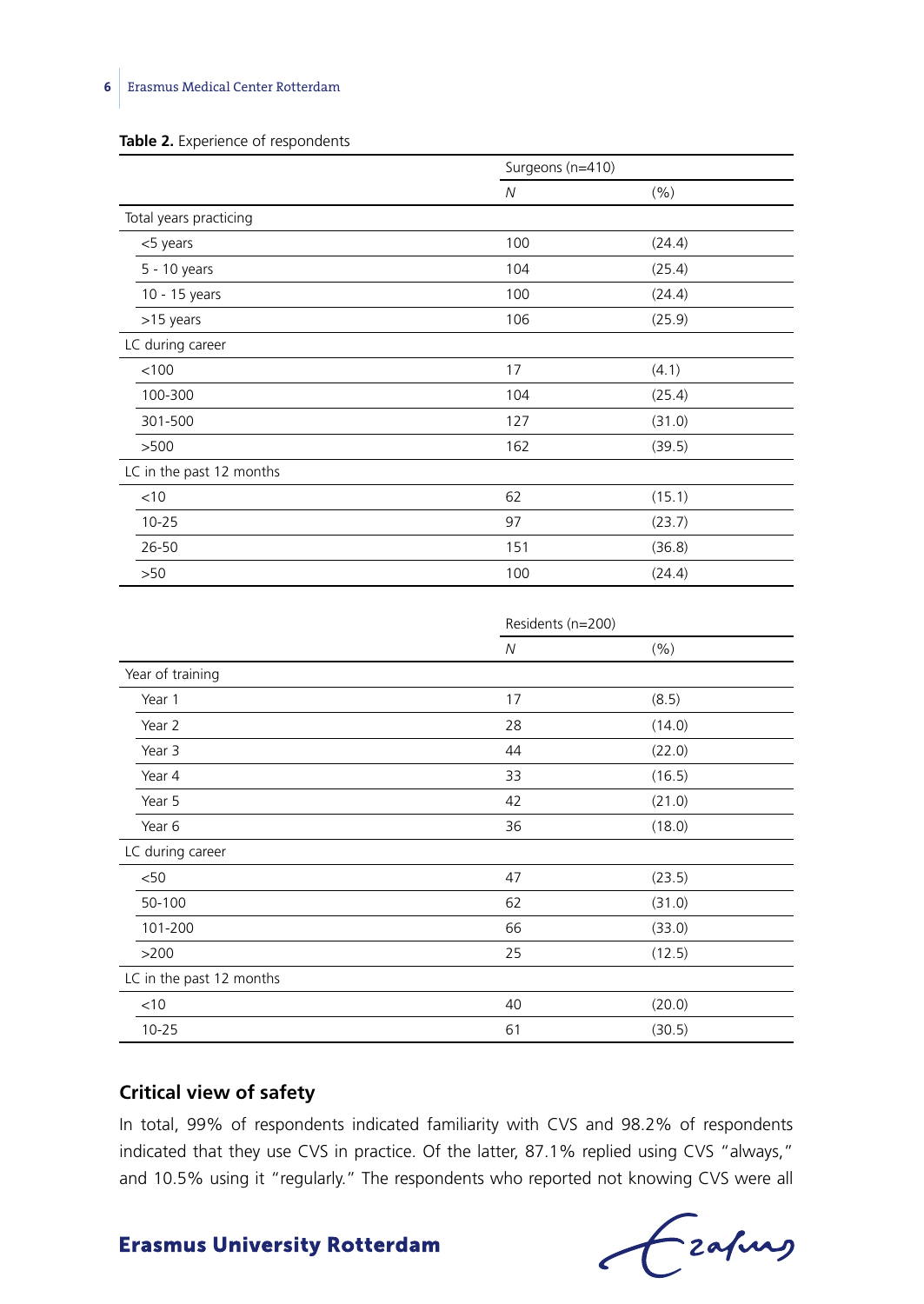surgeons, practicing >15 years, with an oncological or vascular subspecialization. In these surgeons, the lifetime caseload of LC and that of the past year were low (<100 and <10 LCs, respectively). Of the respondents who reported using CVS, two-thirds selected "because I was trained this way" as a reason for using the technique. Residents selected this option significantly more often than surgeons (88.0% vs 56.3%, respectively; P<.001). Among responding surgeons, this option was significantly selected more often by those practicing ≤10 years (85.3%) compared to surgeons practicing ≥10 years (27.7%; P≤.001). The reason "this is the most trustworthy method of preventing BDI" was selected by 73.5% of respondents and equally often by residents as by surgeons  $(73.5\% \text{ vs } 73.4\%; P = .982)$ . Other reasoning provided for use of CVS by the respondents was "due to current guidelines" or "for training purposes." Eleven respondents stated that they did not use CVS, of whom 4 replied that they used a method they deem more reliable.

## **Current practice of laparoscopic cholecystectomy**

With regard to the identification of Rouvière's sulcus, the majority of respondents (72.1%) did so "always" or "regularly." Residents did this significantly more often than surgeons  $(78.2\% \text{ vs } 68.8\%; P = .017)$ . Opening of the peritoneal envelope as far as possible from the liver hilum was done "always" or "regularly" by the vast majority of respondents (94.5%), with no significant difference between the residents and surgeons  $(P=.813)$ . The responses were divided regarding the statement in which the full dissection of Calot's hepatobiliary triangle (consisting of the CD, the common hepatic duct [CHD], and the liver) free from fat and fibrous tissue was described: Half of the respondents indicated clearing Calot's triangle completely on a regular basis, whereas a third responded that they did so rarely or never. Groups did not differ significantly in this respect  $(P = .227)$ .

Circumferential overview of the junction of the CD and the cystic artery (CA) at the level of the gallbladder was frequently done by the majority of respondents (95.6% and 82.6%, respectively) and was done just as often by residents and surgeons ( $P = 0.158$  and  $P = 0.758$ , respectively). In addition, 92.8% of respondents completely dissect the infundibulum free from the liver bed "regularly" or "always," with no significant difference between residents and surgeons (P=.481). Residents report clipping the CA *before* the CD "regularly" or "always" significantly more often than surgeons (76.5% vs  $66.8\%$ ; P = 0.016). Conversely, clipping of the CD *before* the CA was replied "regularly" or "always" by one-third of the respondents and significantly more often by surgeons (36.5% vs 21.9%; P<.001). Within the surgeons group, responding surgeons with the least amount of practicing years (<5 years and 5–10 years) first clip the CA significantly more often than responding surgeons with more experience (10–15 years and >15 years). The fundus first approach of LC is done rarely (overall, 80.9% "sometimes" or less). However, according to the responses, this approach is done significantly more often by residents than by surgeons ("regularly" or "always" by 24.6% vs 16.4%; P=.017). In addition, 72% of respondents performed all 3 steps constituting CVS

frafing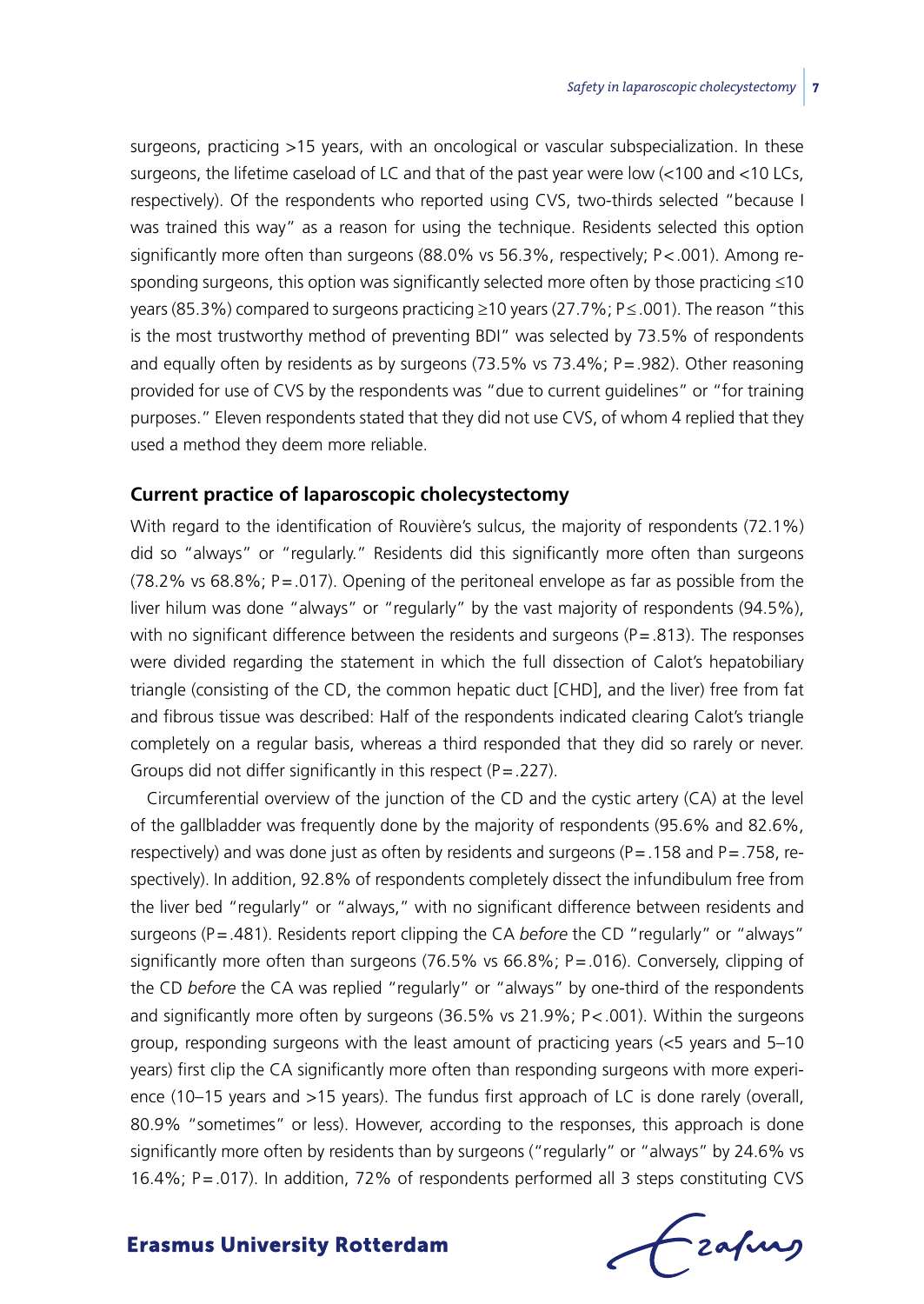#### **8** Erasmus Medical Center Rotterdam

(circumferential overview of the junction of both CD and CA at the level of the gallbladder by dissecting the infundibulum free of the liver) either "regularly" or "always." Although no significant difference existed between residents and surgeons (74% vs 71%; P=.851), among surgeons, the group with the most years practicing (>15 years) performed the 3 steps of CVS significantly less often than those practicing ≤15 years. A detailed representation of the frequency in which these techniques are used by residents and surgeons can be seen in Table 3 and Figure 1.



Figure 1. Comparison of current use of laparoscopic cholecystectomy techniques between surgeons and residents.

### **Aspects of the critical view of safety**

The statements presented to the respondents in question 12 and the number of respondents who selected these as essential steps of CVS are presented in Table4. Among the 3 statements that are not considered part of CVS, overall 8.5% of respondents selected the identification of the CD-CHD junction as part of CVS. The statement describing IT for recognition of the CD was selected by 51.3% of respondents. The third statement covering the entire clearance of Calot's hepatobiliary triangle including the CHD was selected by 38.2% of respondents. Within all these 3 statements, no significant difference was found between residents and surgeons ( $P = .988$ ,  $P = .073$ , and  $P = .256$ , respectively). Among surgeons, identification of the of the CD-CHD junction was selected significantly more often by surgeons practicing over 15 years compared to those with less working years ( $P = .001$ ).

Regarding the 3 statements that are considered an essential part of CVS, the vast majority (86.1%) selected the statement concerning the dissection of the entry point of the CD into the gallbladder until circumferential overview is achieved. This statement was selected significantly more often by residents than by surgeons (92.5% vs 82.9%; P=.001). The corresponding statement regarding the CA was selected by 67.4% of the respondents and again was selected significantly more often by residents than by surgeons (78.5% vs 62.0%; P<.001). The final essential part of CVS, dissecting the gallbladder infundibulum free from the liver for approximately one-third, was selected by 79.3%, significantly more by residents compared to surgeons (84.5% vs 76.8%; P=.028).

Lzafurs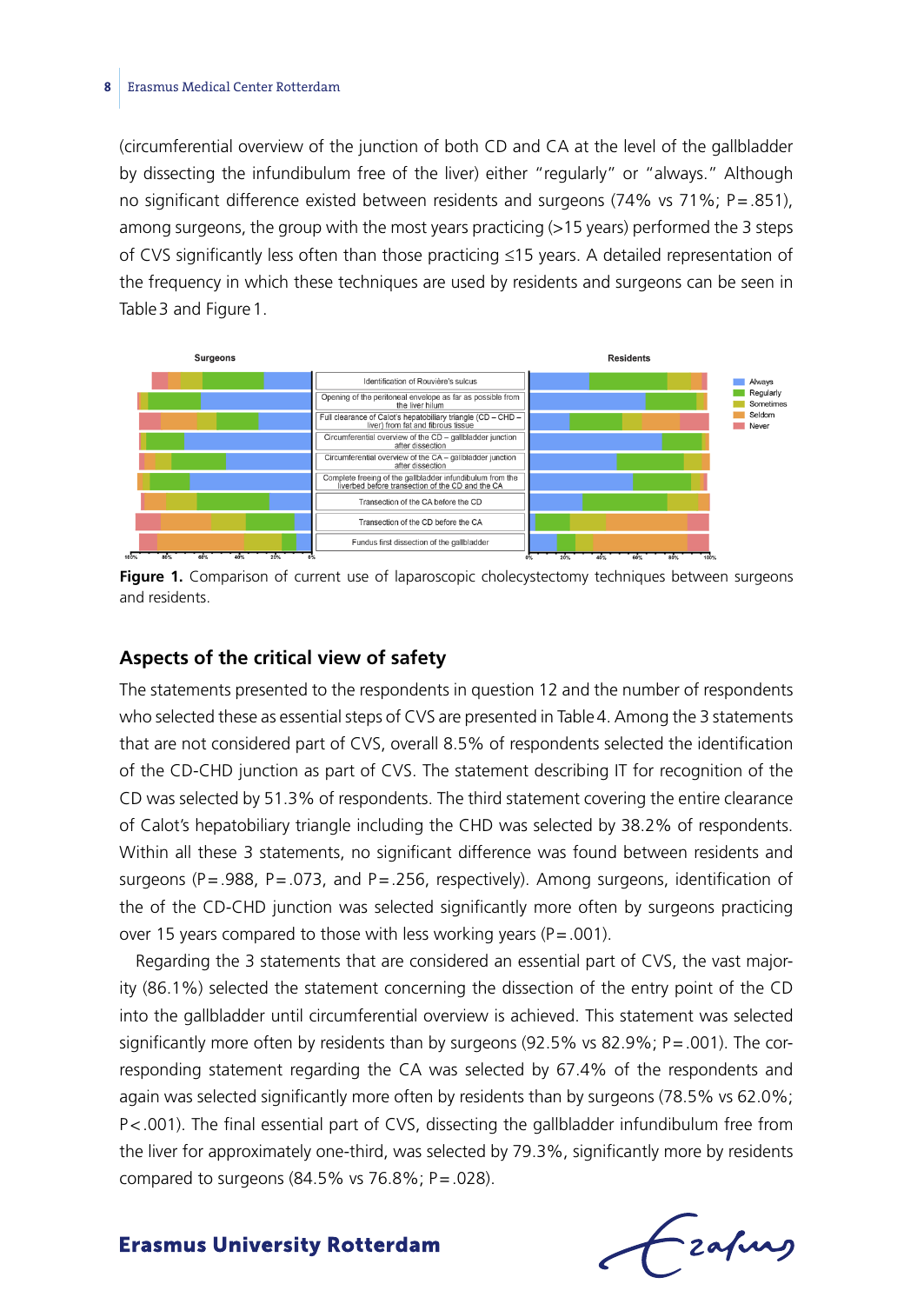| <b>TABLE 3.</b> Contribution of the Second Proposed on the Contribution of the Second Second Second Second Second Second Second Second Second Second Second Second Second Second Second Second Second Second Second Second Second S |                |                  |                    |                         |                    |             |                |                |                      |         |            |               |                 |                      |           |             |
|-------------------------------------------------------------------------------------------------------------------------------------------------------------------------------------------------------------------------------------|----------------|------------------|--------------------|-------------------------|--------------------|-------------|----------------|----------------|----------------------|---------|------------|---------------|-----------------|----------------------|-----------|-------------|
|                                                                                                                                                                                                                                     |                | Surgeons (N=410) |                    |                         |                    |             |                |                |                      |         |            |               | Residents       |                      | ₹         |             |
|                                                                                                                                                                                                                                     | <5 years       |                  | $5 - 10$           |                         | $10 - 15$          |             |                | >15 years      |                      | Overall |            | $(N=200)$     |                 |                      |           | Respondents |
|                                                                                                                                                                                                                                     | $(M=100)$      |                  | $(W=104)$<br>years |                         | $(M=100)$<br>years |             | $(M=106)$      |                |                      |         |            |               |                 |                      | $(n=610)$ |             |
| Statements                                                                                                                                                                                                                          | $\geq$         | (%)              | z                  | (%)                     | $\geq$             | (%)         | z              | (%)            | p-value <sup>a</sup> | $\geq$  | (%)        | $\geq$        | (%)             | p-value <sup>b</sup> | $\geq$    | (%)         |
| Q1 Identification of Rouvière's sulcus                                                                                                                                                                                              | 79             | (79.0)           | 69                 | (66.3)                  | $*43$              | (43.0)      | 54             | (50.9)         | .003                 | 245     | (59.8)     | 151           | (75.5)          | 019                  | 396       | (64.9)      |
| Q2 Opening of the peritoneal envelope as far as                                                                                                                                                                                     |                |                  |                    |                         |                    |             |                |                |                      |         |            |               |                 |                      |           |             |
| from the liver hilum<br>possible                                                                                                                                                                                                    | 95             | $(95.0)$ 91      |                    | (87.5)                  | 89                 | $(89.0)$ 94 |                | $(88.7)$ .607  |                      |         | 369 (90.0) |               | 184 (92.0)      | .813                 | 553       | (90.7)      |
| Q3 Full clearance of Calot's hepatobiliary triangle<br>(CD-CHD-liver) from fat and fibrous tissue                                                                                                                                   | 52             | (52.0)           | $\overline{51}$    | (49.0)                  | 56                 | (56.0) 54   |                | $(50.9)$ . 797 |                      |         | 213 (52.0) |               | 102 (51.0) .494 |                      | 315       | (51.6)      |
| Q4 Circumferential overview of the CD-gallbladder<br>junction after dissection                                                                                                                                                      | 97             | $(97.0)$ 92      |                    | (88.5)                  | $\overline{5}$     | (0.19)      | $\overline{9}$ | (86.8)         | .202                 | 372     | (90.7)     | 189           | (94.5)          | .758                 | 561       | (92.0)      |
| the CA-gallbladder<br>Q5 Circumferential overview of<br>junction after dissection                                                                                                                                                   | 87             | $(87.0)$ 78      |                    | $(75.0)$ 79             |                    | $(79.0)$ 72 |                | (67.9)         | .031                 | 316     | (77.1)     | 168           | $(84.0)$ . 158  |                      | 484       | (79.3)      |
| infundibulum from the liver bed before<br>Q6 Complete freeing of the gallbladder<br>transection of the CD and the CA                                                                                                                | 94             | (94.0)           | 89                 | (85.6)                  | 93                 | (93.0)      | 89             | $(84.0)$ . 142 |                      | 365     | (0.68)     | 178           | (89.0)          | $-481$               | 543       | (89.0)      |
| Q7 Transection of the CA before the CD                                                                                                                                                                                              | $*87$          |                  |                    | $(87.0)$ $*77$ $(74.0)$ | $*51$              | (51.0)      | $*45$          | (42.5)         | 5001                 | 260     | (63.4)     | 150           | (75.0)          | .016                 | 410       | (67.2)      |
| Transection of the CD before the CA<br>.<br>8                                                                                                                                                                                       | $*16$          |                  |                    | $(16.0) *24 (23.1) 43$  |                    | (43.0)      | $-19*$         | (57.5)         | 5001                 | 144     | (35.1)     | $\frac{4}{3}$ | (21.5)          | 5001                 | 187       | (30.7)      |
| Q9 Fundus first dissection of the gallbladder                                                                                                                                                                                       | $\overline{c}$ | $(12.0)$ 13      |                    | (12.5)                  | $\frac{1}{2}$      | (19.0)      | 20             | (18.9)         | .234                 | 64      | (15.6)     | $\frac{8}{4}$ | (24.0)          | .017                 | 112       | (18.4)      |
| ලි<br>Execution of CVS (Q4, Q5,                                                                                                                                                                                                     | 80             | (80.0)           | 69                 | (66.3)                  | 77                 | (77.0)      | $*65$          | (61.3)         | 010                  | 291     | (71.0)     | 148           | (74.0)          | 851                  | 439       | (72.0)      |
| responses on the Likert type scale containing 'regularly' or 'always'<br>CA Cystic artery, CD Cystic duct, CHD Common hepatic duct, CVS Critical View of Safety<br>Values represent the amount of                                   |                |                  |                    |                         |                    |             |                |                |                      |         |            |               |                 |                      |           |             |

Table 3 Current evecution of Janaroscopic cholecystectomy by respondents **Table 3.** Current execution of laparoscopic cholecystectomy by respondents

**Erasmus University Rotterdam** 

*p* value for difference among surgeons' experience level

a a

zafurg

*p* value for difference between surgeons overall and residents

 $\ast$  Significant difference according to the standardized residual method

**9**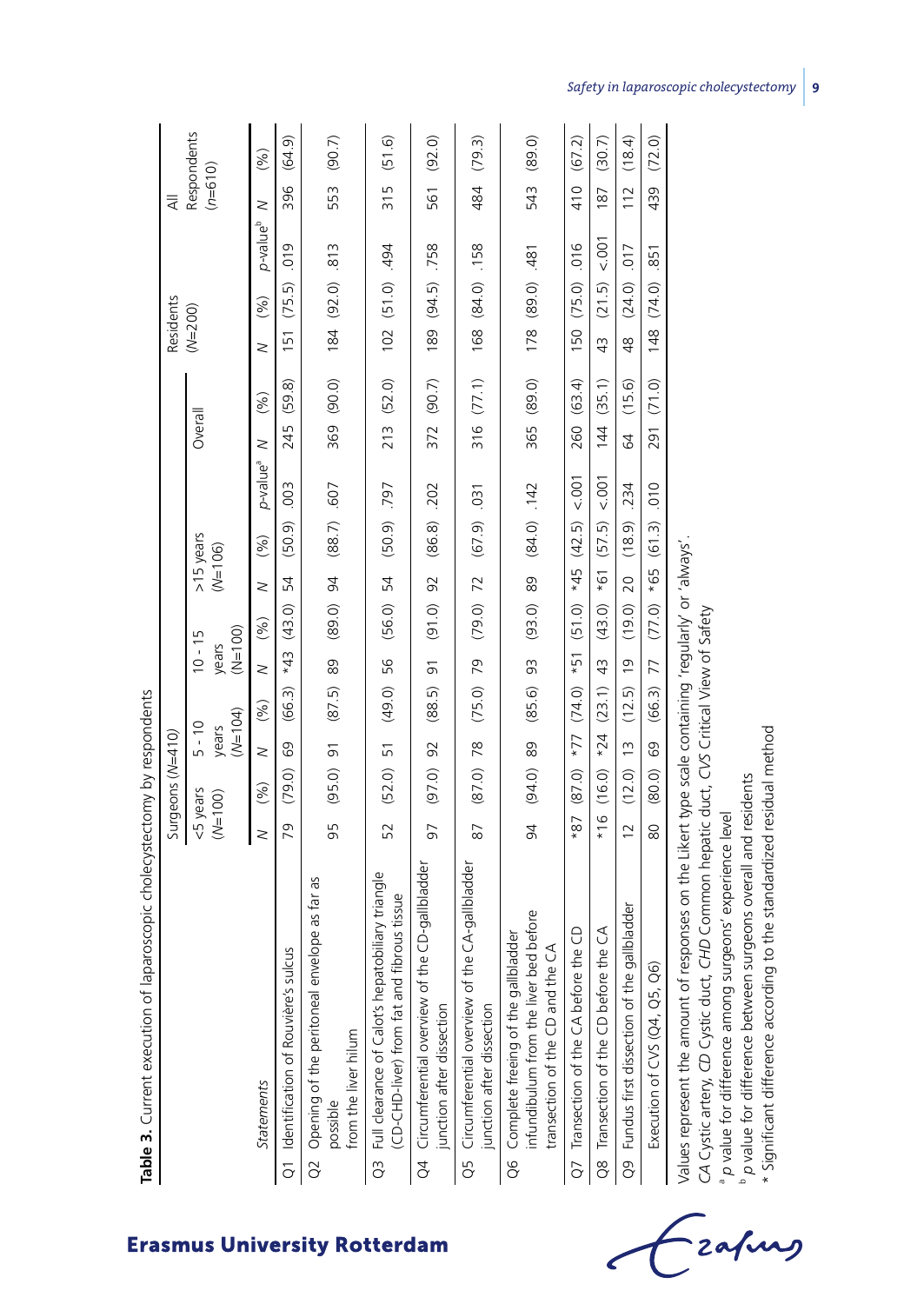| くらく ちょうこうこう うらく<br>l                                                                                                                                                                                                           |                                           |
|--------------------------------------------------------------------------------------------------------------------------------------------------------------------------------------------------------------------------------|-------------------------------------------|
| l                                                                                                                                                                                                                              |                                           |
| <br>j                                                                                                                                                                                                                          |                                           |
| J<br>)<br>5<br>Ì                                                                                                                                                                                                               |                                           |
|                                                                                                                                                                                                                                |                                           |
| is a factor of the contract of the contract of the contract of the contract of the contract of the contract of the contract of the contract of the contract of the contract of the contract of the contract of the contract of |                                           |
| $-1 - 1 - 1$                                                                                                                                                                                                                   |                                           |
| l                                                                                                                                                                                                                              | ֖֖֖֖֖֖֖֪ׅ֪֪ׅ֚֚֚֚֚֚֚֚֚֚֚֚֚֚֚֬֝֝֝֝֝֝֝֝֝֝֝֬֝ |
| j                                                                                                                                                                                                                              |                                           |

|                                                                                                                                                  |                       | Surgeons (N=410)          |                |             |           |                                            |           |                             |                        |                     |                               | Residents |                |                        | ₹          |             |
|--------------------------------------------------------------------------------------------------------------------------------------------------|-----------------------|---------------------------|----------------|-------------|-----------|--------------------------------------------|-----------|-----------------------------|------------------------|---------------------|-------------------------------|-----------|----------------|------------------------|------------|-------------|
|                                                                                                                                                  | <5 years<br>$(M=100)$ |                           |                | $(M=104)$   | $(M=100)$ | $5 - 10$ years $10 - 15$ years $>15$ years | $(N=106)$ |                             |                        | Surgeons<br>overall |                               | $(N=200)$ |                |                        | $(n=610)$  | Respondents |
| Possible statements                                                                                                                              |                       | (%)                       | $\geq$         | (%)         | $\geq$    | (%)                                        |           | $N \qquad (96)$             | p-value <sup>a</sup> N |                     | (%)                           | $\geq$    | $(\%)$         | p-value <sup>b</sup> M |            | (%)         |
| Identification of the CD-CHD junction                                                                                                            |                       | (2.0)                     | $\overline{a}$ | (6.7)       | $\infty$  | (8.0)                                      |           | *18 $(17.0)$ 0.01           |                        | 55                  | (8.5)                         |           | (8.5)          | 988.                   | 52         | (8.5)       |
| junction between the infundibulum and the cystic<br>The CD is transected after the funnel-shaped<br>duct is recognized                           |                       | 46 (46.0) 59              |                | $(56.7)$ 48 |           |                                            |           | $(48.0)$ 47 $(44.3)$ .284   |                        |                     | 200 (48.8)                    |           | 113 (56.5) 073 |                        | 313 (51.3) |             |
| hepatobiliary triangle (CD-CHD-liver) has to be<br>To identify corresponding structures, Calot's<br>cleared entirely from fat and fibrous tissue |                       | 39 (39.0) 39 (37.5) 41    |                |             |           | $156$ (5.17) 44 (0.15) 31                  |           |                             |                        |                     | 163 (39.8) 70 (35.0) 256      |           |                |                        | 233 (38.2) |             |
| the gallbladder until circumferential overview is<br>Dissection of the entry point of the CD into<br>achieved                                    |                       | $-88$ (93.0) 84 (93.0) 85 |                |             |           |                                            |           | $(85.0) * 78$ $(73.6) .002$ |                        |                     | 340 (82.9) 185 (92.5) 001     |           |                |                        | 525 (86.1) |             |
| Dissection of the entry point of the CA until<br>circumferential overview is achieved                                                            |                       | 73 (73.0) 68 (65.4) 67    |                |             |           |                                            |           | $(67.0) *46 (43.4) .000$    |                        |                     | $254 (62.0)$ 157 (78.5) <.001 |           |                |                        | 411 (67.4) |             |
| Dissection of the infundibulum free from the liver<br>bed for approximately one third                                                            |                       | 06(0.00, 06)              |                | $(86.5)$ 73 |           |                                            |           | $(73.0) *62$ $(58.5)$ 000   |                        |                     | 315 (76.8)                    |           | 169 (84.5) 028 |                        | 484 (79.3) |             |
|                                                                                                                                                  |                       |                           |                |             |           |                                            |           |                             |                        |                     |                               |           |                |                        |            |             |

All statements regarding CVS, none of the other \*25 (25.0) 13 (12.5) 15 (12.5) .008 62 (15.1) 41 (20.5) .096 103 (16.9) Any statement not regarding CVS 72 (72.0) 82 (78.8) 72 (75.5) .627 306 (74.6) 151 (75.5) .817 457 (74.9) 103 457 .096 817  $(20.5)$  $(75.5)$ 151  $41$  $(15.1)$  $(74.6)$ 306 62 .008 .627  $(75.5)$  $(8.5)$ 80  $\circ$  $(15.0)$  $(72.0)$  $\frac{15}{2}$ 72  $(78.8)$  $(12.5)$  $\frac{1}{3}$ 82  $(72.0)$  $*25$   $(25.0)$  $\overline{72}$ All statements regarding CVS, none of the other Any statement not regarding CVS

 $(74.9)$  $(16.9)$ 

> values represent number of responses selecting the given statement as essential step of the Critical View of Safety technique. Values represent number of responses selecting the given statement as essential step of the Critical View of Safety technique.

CA Cystic artery, CD Cystic duct, CHD Common hepatic duct *CA* Cystic artery, *CD* Cystic duct, *CHD* Common hepatic duct

<sup>a</sup> p value for difference among surgeons' experience level *p* value for difference among surgeons' experience level

*p* value for difference between surgeons and residents overall

b value for difference between surgeons and residents overall<br>\* Significant difference according to the standardized residual method  $\ast$  Significant difference according to the standardized residual method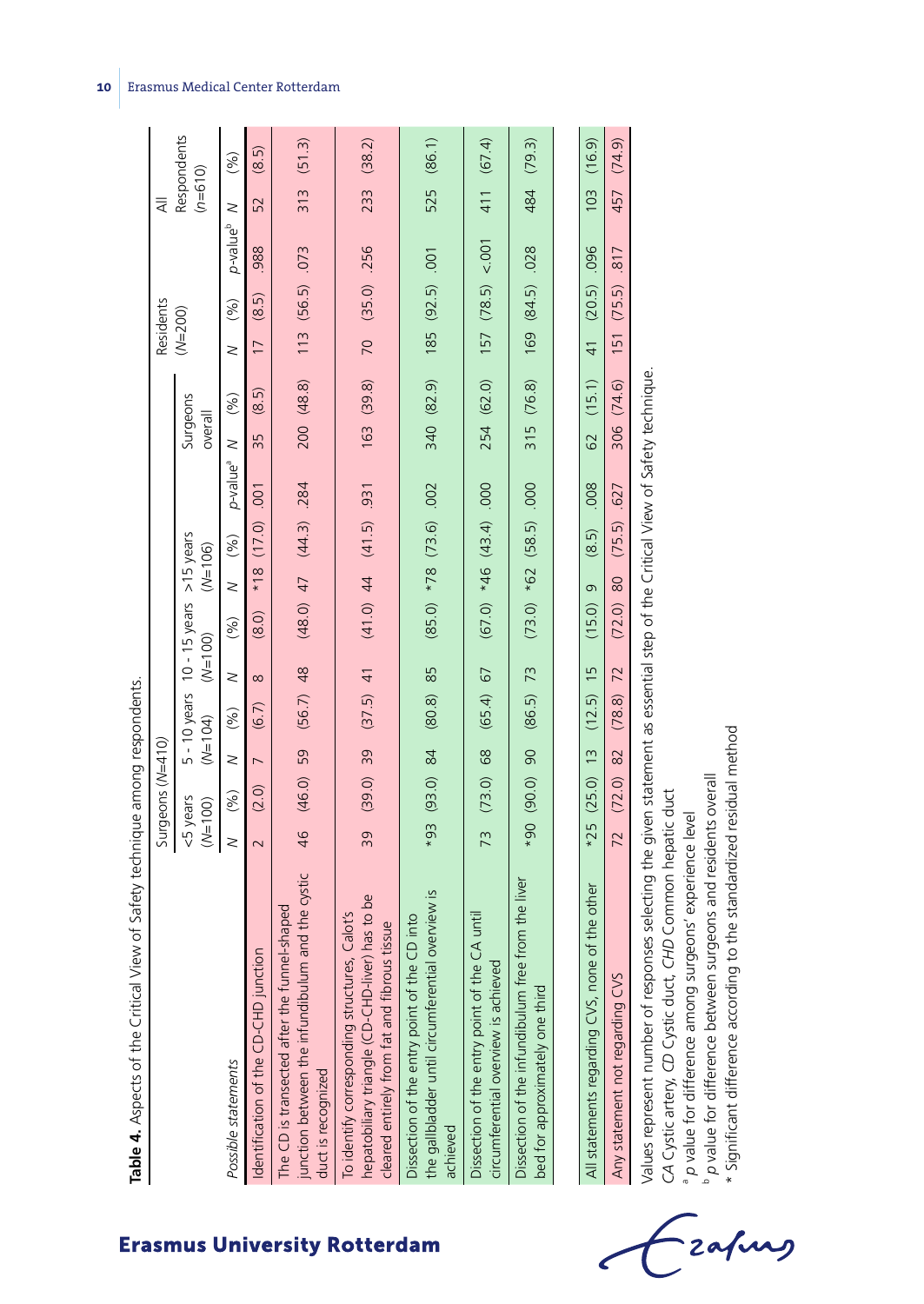Surgeons practicing >15 years selected all 3 statements considered to be essential to CVS significantly less often than those practicing ≤15 years. The statements concerning the dissection of the entry point of the CD into the gallbladder until circumferential overview is achieved and the dissection of the infundibulum free from the liver for approximately one-third were chosen significantly more often as an essential part of CVS by the group of surgeons practicing <5 years as compared to the other groups of surgeons.

Overall, the percentage of respondents who selected only and all 3 statements in line with CVS was 16.9%. Residents and surgeons did not differ significantly. Surgeons practicing <5 years selected all 3 of the statements in accordance with CVS and none of the disagreeing statements significantly more often than those with >5 years of practice. Three-quarters of the respondents selected at least one of the statements not related to CVS. No significant difference between surgeons and residents or among surgeons was found. The respondents who performed >50 LCs in the past 12 months did not select the statements associated with CVS significantly more often (19.1% vs 16.3%;  $P = .448$ ) or select the unrelated statements less often (75.6% vs 74.7%; P=.845) compared with those who performed fewer LCs. Gastrointestinal surgeons selected only the statements attributed to CVS significantly more often than nongastrointestinal surgeons (18.3% vs 11.1%;  $P = .045$ ) and selected the statement describing IT significantly less often (44.3% vs 54.4%; P=.042).

### **Conversion to open cholecystectomy**

The respondents' considerations in converting to OC are delineated in Table5. Overall, the most common reason for converting to OC was "in case of severe bleeding" (65.4%), followed by "when the Critical View of Safety is not achieved" (58.0%) and "extensive adhesions involving the surrounding structures and organs" (44.9%). The reasons for conversion chosen least often were "spillage of gallstones due to gallbladder damage," "spillage of bile due to gallbladder damage," and "in case of shrunken gallbladder" (none, 0.2%, and 5.2%, respectively). Surgeons would convert to OC when CVS was not achieved significantly more often than residents in training  $(61.2\% \text{ vs } 51.5\%; P = .022)$ .

### **Use of other techniques to perform safe laparoscopic cholecystectomy**

IOC is never performed by 57.9% of respondents. In addition, 73.0% of the residents never perform IOC, in contrast to 50.5% of the surgeons  $(P < .001)$ . The majority of respondents never perform near-infrared fluorescence cholangiography with indocyanine green and IOUS (86.1% and 84.8%, respectively) during LC. Bail-out procedures such as laparoscopic subtotal cholecystectomy and leaving the gallbladder in situ are performed by the majority of respondents (60.7% and 55.7%, respectively). Of the respondents, 12.3% never performed the first technique and 30.0% never performed the latter. The current use of other safety techniques during LC is delineated by Figure2.

Frafing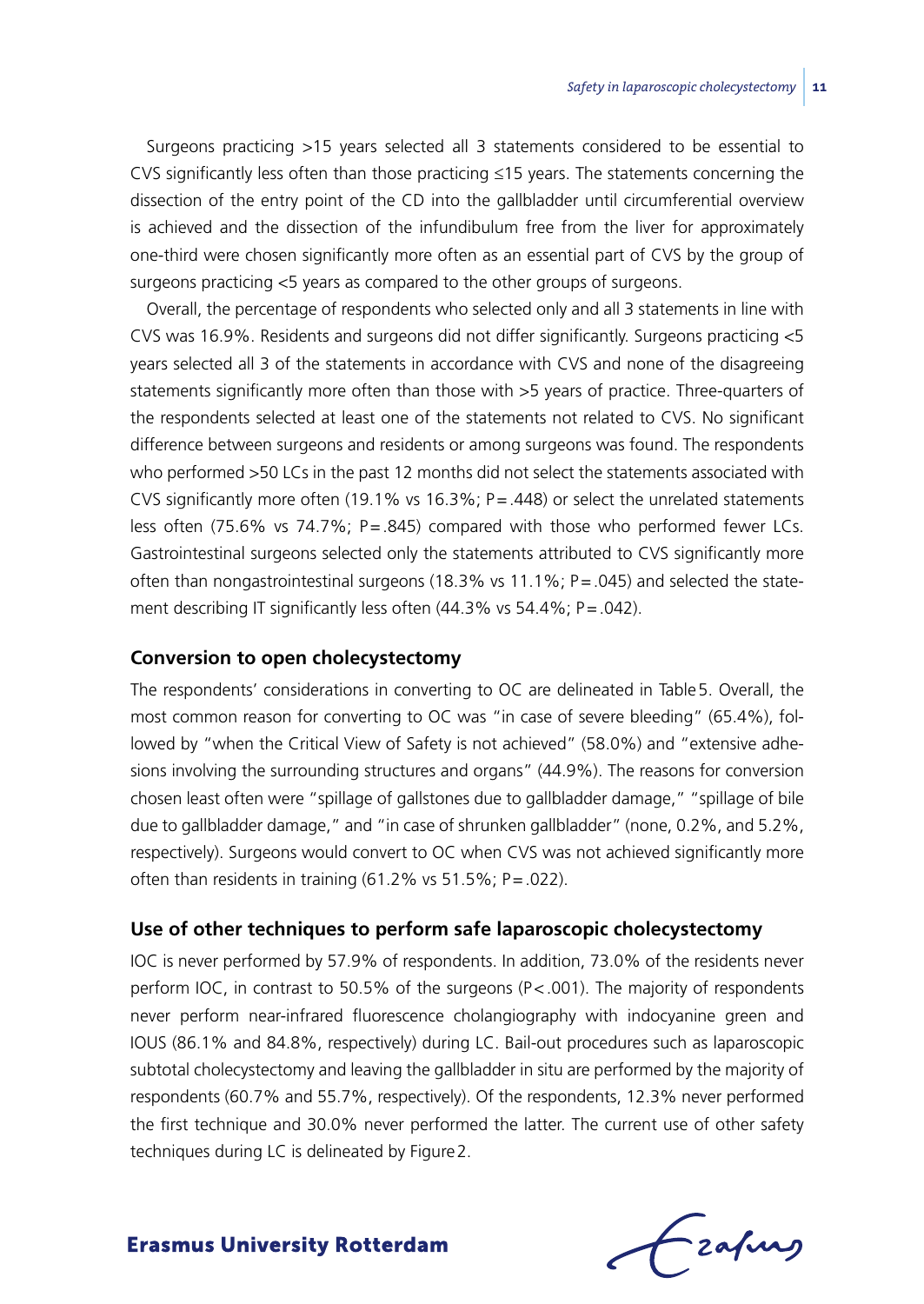#### 12 Erasmus Medical Center Rotterdam

|                                                                        |     | Surgeons<br>$(N=410)$ |     | Residents<br>$(N=200)$ |                          |     | Overall<br>$(n=610)$ |
|------------------------------------------------------------------------|-----|-----------------------|-----|------------------------|--------------------------|-----|----------------------|
| Reason to convert to open cholecystectomy                              | N   | (%)                   | N   | (%)                    | p-value                  | N   | (9/6)                |
| In case of shrunken gallbladder                                        | 24  | (5.9)                 | 8   | (4.0)                  | .335                     | 32  | (5.2)                |
| When the Critical View of Safety is not achieved                       | 251 | (61.2)                | 103 | (51.5)                 | .022                     | 354 | (58.0)               |
| Extensive adhesions involving the surrounding<br>structures and organs | 173 | (42.2)                | 101 | (50.5)                 | .053                     | 274 | (44.9)               |
| Bile leakage (with an intact gallbladder)                              | 73  | (17.8)                | 43  | (21.5)                 | .275                     | 116 | (19.0)               |
| Spillage of bile due to gallbladder damage                             |     | (0.2)                 | 0   |                        | .485                     |     | (0.2)                |
| Spillage of gallstones due to gallbladder damage                       | 0   |                       | 0   |                        | $\overline{\phantom{a}}$ | 0   |                      |
| In case of severe bleeding                                             | 259 | (63.2)                | 140 | (70.0)                 | .096                     | 399 | (65.4)               |

#### Table 5. Respondents' considerations to convert to open cholecystectomy

Values represent number of responses of each case in which the respondent would convert to open cholecystectomy.



**Figure 2.** Use of other safety techniques during laparoscopic cholecystectomy by surgeons and residents. IOC intraoperative (radiologic) cholangiography, ICG-NIR near infrared fluorescence cholangiography with indocyanine green, IOUS intraoperative ultrasound, LSC Laparoscopic Subtotal Cholecystectomy

## **DISCUSSION**

Since its introduction by Strasberg et al. over two decades ago, CVS as both a safety technique and an educational tool to prevent BDI in LC has received considerable acclaim. This is illustrated by the implementation of CVS by the Society of American Gastrointestinal and Endoscopic Surgeons (SAGES) in their guidelines for the clinical application of laparoscopic biliary tract surgery, and by the inclusions of a "best practice laparoscopic cholecystectomy" chapter utilizing CVS in the guideline "gallstone disease" by the Association of Surgeons of the Netherlands.<sup>19,20</sup> Furthermore, a recent Delphi study as part of the Tokyo Guideline 2018 formation reported consensus regarding the use of CVS whenever possible.<sup>21</sup>

In a previous survey, responses by Dutch surgeons already demonstrated that CVS is widely accepted and implemented in the Netherlands.<sup>16</sup> The fact that this survey yields a comparable percentage of CVS use (98.2%) among responses confirms that this technique remains the

frafing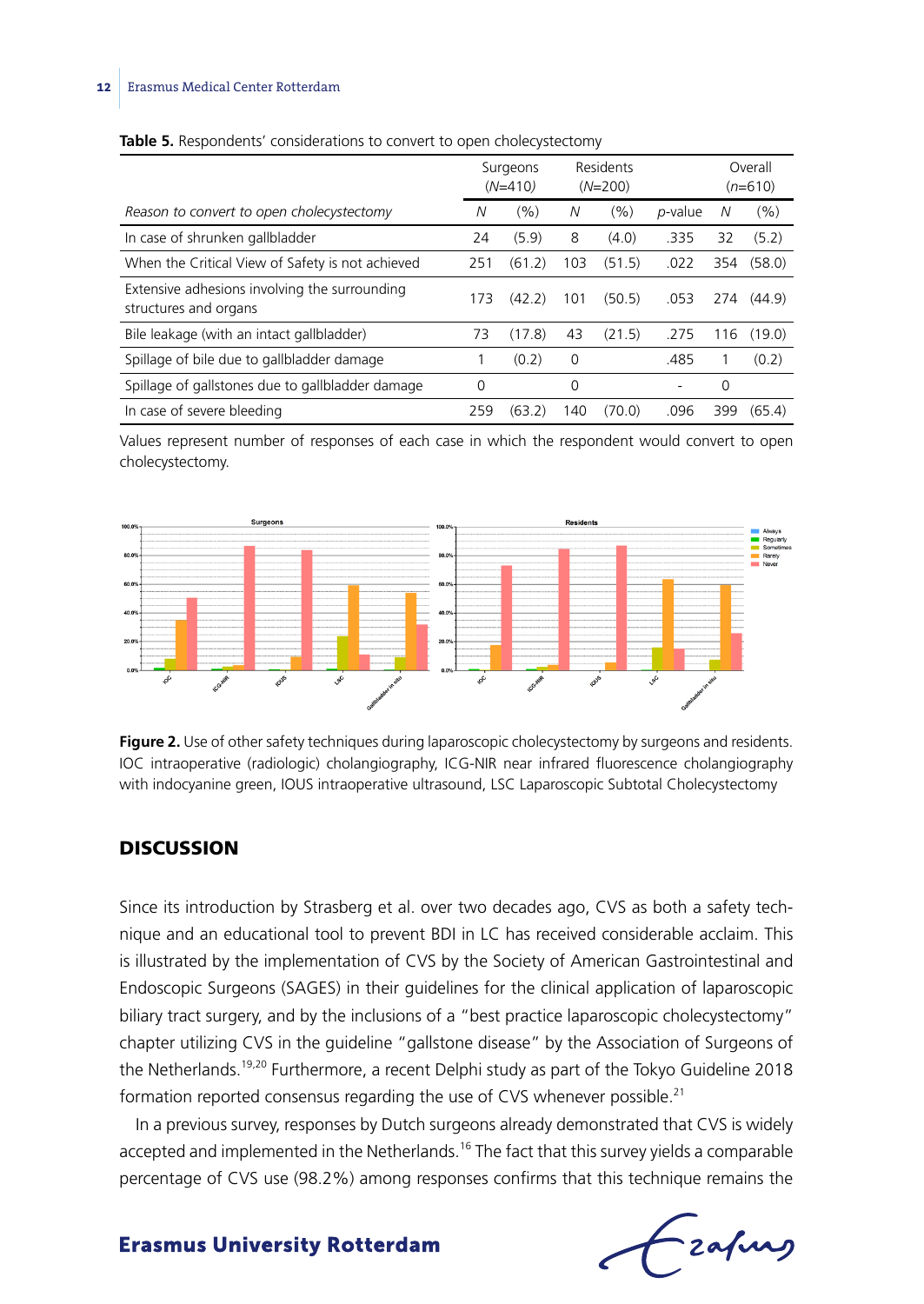standard of care in the Netherlands. The most common reason for its use given in the present survey is due to the implementation of CVS in surgical training, as is illustrated by the vast majority of residents who chose this response. Just over half of the surgeons selected this reason. Not unexpectedly, the group of surgeons practicing for ≤10 years selected this reason significantly more often, since their surgical education began after the implementation of CVS 20 years ago. Three-quarters of respondents used CVS because they find it the most trustworthy technique to prevent BDI in LC.

Regarding the current practices in LC, all 3 essential components belonging to CVS are performed either "regularly" or "always" by 72% of respondents. This is done significantly less often by experienced surgeons (>15 years of experience). When subsequently asked for the definition of CVS, only 57.4% selected these statements as essential parts of CVS. The discrepancy in replies that exists among 1) residents and surgeons reporting use of CVS in daily practice, 2) respondents actually performing the fundamental elements of the technique, and 3) those indeed able to correctly define the definition of CVS is peculiar. Respondents clearly indicated that they use CVS on a regular basis, yet the results of this survey seem to indicate that they are not consistent in specifying which steps are essential to the technique. Even though this survey has been conducted anonymously, social desirability bias might still be present, specifically regarding the initial question concerning the use of CVS in practice. Nijssen et al. reported a similar inconsistency.<sup>22</sup> In their study, operative reports and video reviews of complicated LCs were compared. CVS was described in 80% of the operative reports, yet was correctly reached in only 10.8% of the cases.

In addition, 16.9% of all respondents selected *only* the statements most accurately corresponding with CVS (i.e., without selecting *any* other statement not associated with the definition of CVS). Conversely, three-quarters of the respondents selected at least one of the 3 statements not describing elements of CVS as being a component of CVS. The techniques portrayed by these statements are possible harmful actions. For instance, more than half of respondents incorrectly selected the statement describing IT as an essential aspect of CVS. In a previous study critically analyzing 21 patients being referred with common bile duct (CBD) injury after LC, it was noted that in a majority of cases a technique was described matching IT. Particularly in difficult conditions such as inflammation and fibrosis, the CD could be hidden from sight by shortening and thickening. This might lead to erroneous interpretation of the CBD or other structures as a "false infundibulum," thereby provoking BDI, when using  $IT<sup>18</sup>$  Furthermore, two-fifths of the respondents selected the statements concerning the full dissection of Calot's hepatobiliary triangle, including the CHD, from fat and fibrous tissue as part of CVS. In their original article describing CVS, Strasberg et al did indeed state that for unequivocal identification of the CD and CA, essentially the structures to be divided, Calot's hepatobiliary triangle must be cleared of fat and fibrous tissue. The key components of the critical view are that the infundibulum is dissected free from the liver surface and that 2 structures, the CD and the CA, are observed entering the gallbladder. It was explicitly

frafing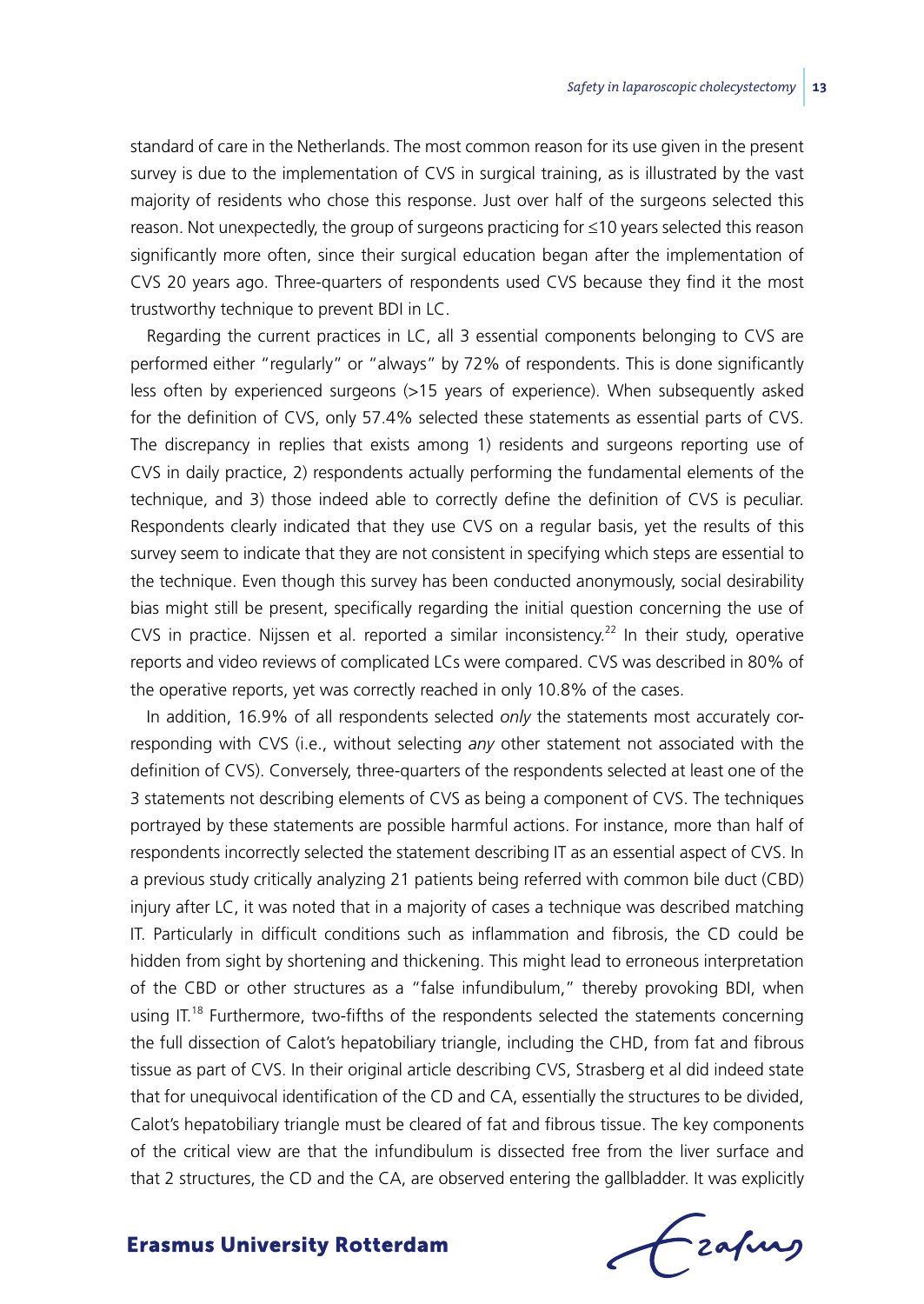noted that visualization of the CBD is unnecessary, even undesirable, with regard to CVS due to risk of iatrogenic damage. In this survey, this step was therefore not implied among the essential components of CVS. However, it is still a possibility that this statement is interpreted differently by the respondents. A separate analysis excluding this statement was therefore conducted, which did not cause any change in the resulting significance.

Residents prove to have superior knowledge over surgeons regarding the essential steps of CVS, selecting the correct statements significantly more often than surgeons, as do surgeons with the least amount of years practicing as compared to those practicing for a longer period. The most obvious explanation is because of the implementation of CVS in current surgical education and in laparoscopic skills courses. Gastrointestinal surgeons grasp the essence of CVS better than those with a different subspecialization.

Still, in some cases with aberrant anatomy or gross fibrosis caused by, for example, chronic cholecystitis, it is not possible or is even detrimental to (continue to) perform LC using CVS. These situations therefore call for a different approach. Fortunately, these bail-out techniques (i.e., laparoscopic subtotal cholecystectomy, fundus-first dissection, and leaving the gallbladder in situ) are performed by the majority of respondents: only 12.3%, 7%, and 30%, respectively replied that they never utilized these techniques. This indicates that alternatives to standard LC are well established. This survey however did not evaluate the considerations regarding whether or when to use these bail-out techniques.

Regarding conversion to open surgery, surgeons seem to convert more often than residents. This might be due to increased reluctance of residents, resulting from decreased exposure of residents to OC as compared to practicing surgeons. However, these results are also representative of current practice: An important decision like conversion is a major event in LC and is often not made by residents alone without consulting a superior.

Other considerations for conversion to OC were: insufficient progression and/or overview and when malignancy is suspected. Also, some respondents rightfully added that conversion to open surgery does not necessarily facilitate an easier operation as conditions do not change and the magnification of the surgical area as provided by the endoscope is lost.

The use of IOC during LC is highly variable across the world. Initially the main purpose of performing this procedure was to diagnose CBD stones, but because of the wide availability of endoscopic retrograde cholangiopancreatography and magnetic resonance cholangiopancreatography, its necessity has been greatly diminished. Previous surveys have demonstrated that IOC is still customary in the United Kingdom and the United States, with 93% to 99% of surgeons reporting its use,  $24\%$  to  $27\%$  on a routine basis.<sup>23,24</sup> In contrast to these countries, IOC is rarely used outside these parts of the world.<sup>16,25</sup> In the present survey, half of surgeons and almost three-quarters of residents in surgical training state that they never perform IOC during LC. With these numbers, it is not inconceivable that a large portion of these residents have never performed or even witnessed IOC at all, considering the duration of their career so far. Also, IOUS, once a promising and minimally invasive alternative to IOC, is

Frahing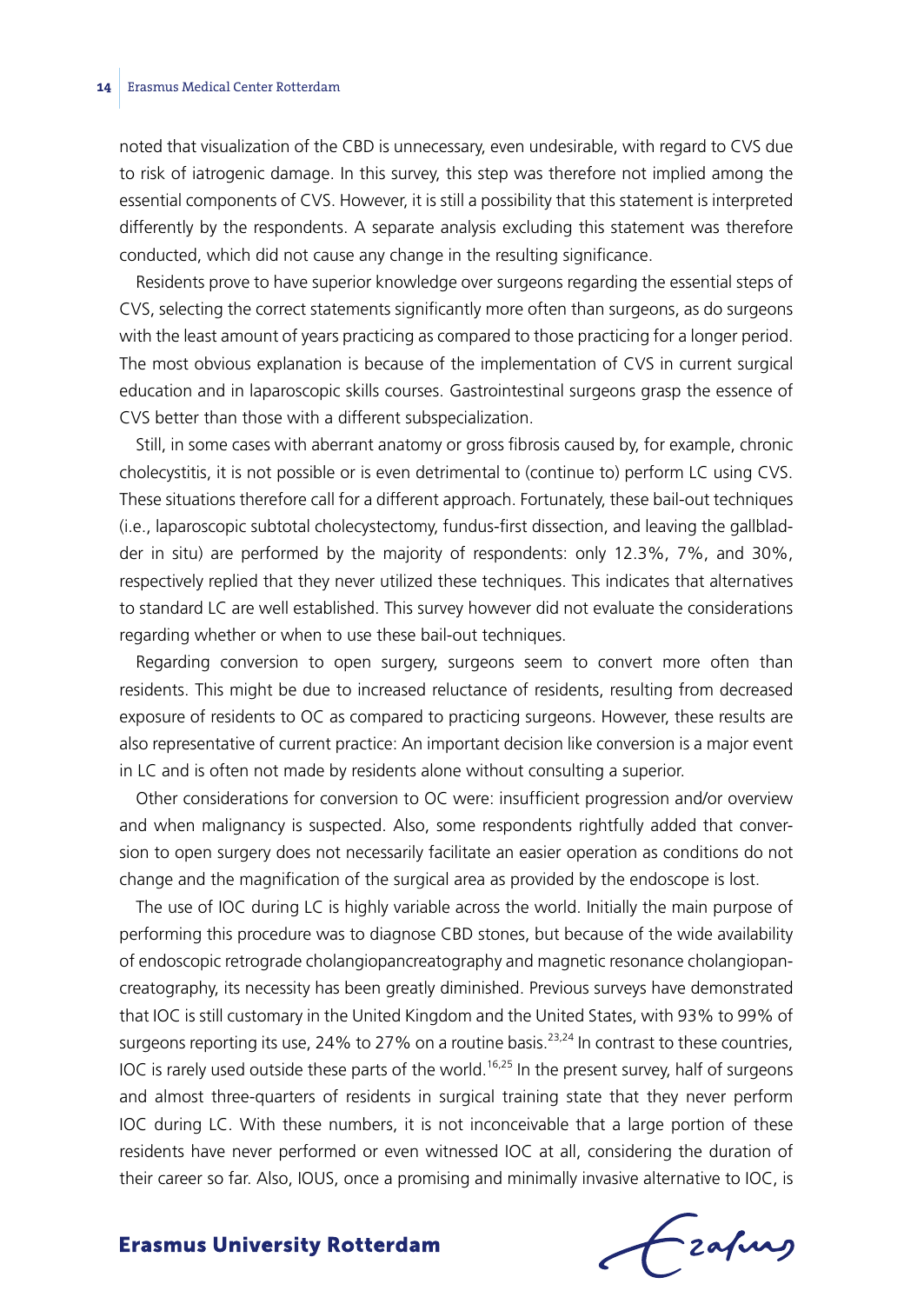never performed by the vast majority of either group. Because the use of these supporting imaging techniques is declining and infrequent use has already led to inadequate exposure among surgical trainees, incorporation of these techniques in standard surgical practice seems unfavorable.

The response rate of this survey was 37%, a rate comparable to other surveys approaching a similar wide range of possible respondents. Partly due to the large number of invited participants, this survey yielded a high number of replies. A possible limitation is the possibility of imbalance among respondents. Surgeons more proficient in laparoscopic surgery, such as those with gastrointestinal or oncologic subspecialization in the Netherlands, might be more inclined to respond to the survey. Furthermore, no selection was made based on whether surgeons still perform LC. This is slightly compensated by the question regarding the number of LCs in the past year and the fact that most surgeons who, because of differentiation or other reasons, do not perform LC were not motivated to respond to the survey. This is illustrated by the many replies from respondents no longer performing LC among the opt-outs.

In conclusion, the responses to this survey indicate that CVS is well known among Dutch surgeons and residents in surgical training, nearly utilized by all in daily practice. However, the percentage of respondents who actually perform CVS and furthermore recognize all correct steps of CVS is lower. It is therefore probable that CVS as a safety technique and educational tool for residents is less frequently used and more poorly understood in the Dutch surgical field than is suggested by its incorporation in national guidelines and skills courses. Residents and younger surgeons have better understanding of this topic, which is in line with the fact that courses with regard to CVS were structurally installed only a decade ago. Considering that these findings originate from a country like the Netherlands in which CVS is widely implemented, it is conceivable that the proficiency regarding CVS in other countries utilizing this technique could be equal or less. As a useful method to prevent BDI in noncomplex LC and to teach residents the basic principles of cholecystectomy, we suggest that the essential steps and pitfalls of CVS, as well as when not to perform CVS, should be featured more thoroughly in the present curriculum for residents in surgical training with special regard to surgical anatomy, preferably "before the job."

Frahing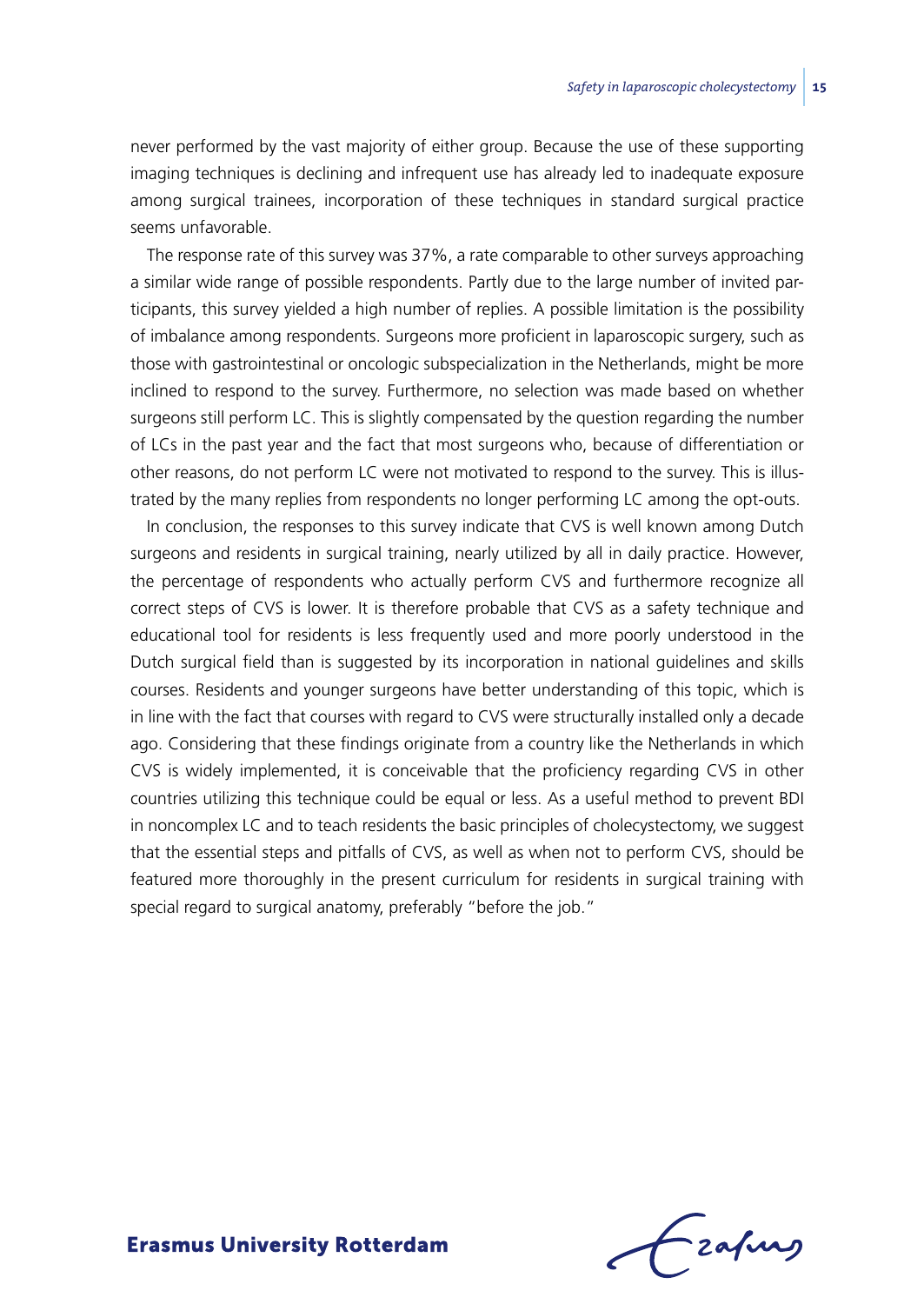## **REFERENCES**

- 1. Reynolds W. The First Laparoscopic Cholecystectomy. *JSLS : Journal of the Society of Laparoendoscopic Surgeons.* 2001;5(1):89-94.
- 2. Eurostat. Surgical operations and procedures statistics. October 2016; http://ec.europa.eu/ eurostat/statistics-explained/index.php/Surgical\_operations\_and\_procedures\_statistics. Accessed 22 February 2017.
- 3. Healthcare Cost and Utilization Project (HCUP). *Surgeries in Hospital-Based Ambulatory Surgery and Hospital Inpatient Settings.* Rockville, MD, USA: Agency for Healthcare Research and Quality;2014.
- 4. A prospective analysis of 1518 laparoscopic cholecystectomies. The Southern Surgeons Club. *The New England journal of medicine.* 1991;324(16):1073-1078.
- 5. Caputo L, Aitken DR, Mackett MC, Robles AE. Iatrogenic bile duct injuries. The real incidence and contributing factors--implications for laparoscopic cholecystectomy. *The American surgeon.* 1992;58(12):766-771.
- 6. Fletcher DR, Hobbs MS, Tan P, et al. Complications of cholecystectomy: risks of the laparoscopic approach and protective effects of operative cholangiography: a population-based study. *Ann Surg.* 1999;229(4):449-457.
- 7. Huang X, Feng Y, Huang Z. Complications of laparoscopic cholecystectomy in China: an analysis of 39,238 cases. *Chinese medical journal.* 1997;110(9):704-706.
- 8. Morgenstern L, McGrath MF, Carroll BJ, Paz-Partlow M, Berci G. Continuing hazards of the learning curve in laparoscopic cholecystectomy. *The American surgeon.* 1995;61(10):914-918.
- 9. Waage A, Nilsson M. Iatrogenic bile duct injury: A population-based study of 152 776 cholecystectomies in the swedish inpatient registry. *Archives of Surgery.* 2006;141(12):1207-1213.
- 10. Barrett M, Asbun HJ, Chien HL, Brunt LM, Telem DA. Bile duct injury and morbidity following cholecystectomy: a need for improvement. *Surg Endosc.* 2017.
- 11. Archer SB, Brown DW, Smith CD, Branum GD, Hunter JG. Bile Duct Injury During Laparoscopic Cholecystectomy: Results of a National Survey. *Annals of surgery.* 2001;234(4):549-559.
- 12. Flum DR, Koepsell T, Heagerty P, Sinanan M, Dellinger EP. Common bile duct injury during laparoscopic cholecystectomy and the use of intraoperative cholangiography: Adverse outcome or preventable error? *Arch Surg.* 2001;136(11):1287-1292.
- 13. A Prospective Analysis of 1518 Laparoscopic Cholecystectomies. *New England Journal of Medicine.* 1991;324(16):1073-1078.
- 14. Strasberg SM, Hertl M, Soper NJ. An analysis of the problem of biliary injury during laparoscopic cholecystectomy. *J Am Coll Surg.* 1995;180(1):101-125.
- 15. Daly SC, Deziel DJ, Li X, et al. Current practices in biliary surgery: Do we practice what we teach? *Surg Endosc.* 2016;30(8):3345-3350.
- 16. Buddingh KT, Hofker HS, ten Cate Hoedemaker HO, van Dam GM, Ploeg RJ, Nieuwenhuijs VB. Safety measures during cholecystectomy: results of a nationwide survey. *World J Surg.* 2011;35(6):1235-1241; discussion 1242-1233.
- 17. Lange JF, Stassen LPS. Appendix D: 'Best practice': de techniek van de laparoscopische cholecystectomie ('Critical View of Safety')2016. Located at: Richtlijn Galsteenlijden.
- 18. Strasberg SM, Eagon CJ, Drebin JA. The "hidden cystic duct" syndrome and the infundibular technique of laparoscopic cholecystectomy--the danger of the false infundibulum. *Journal of the American College of Surgeons.* 2000;191(6):661-667.

Czafing